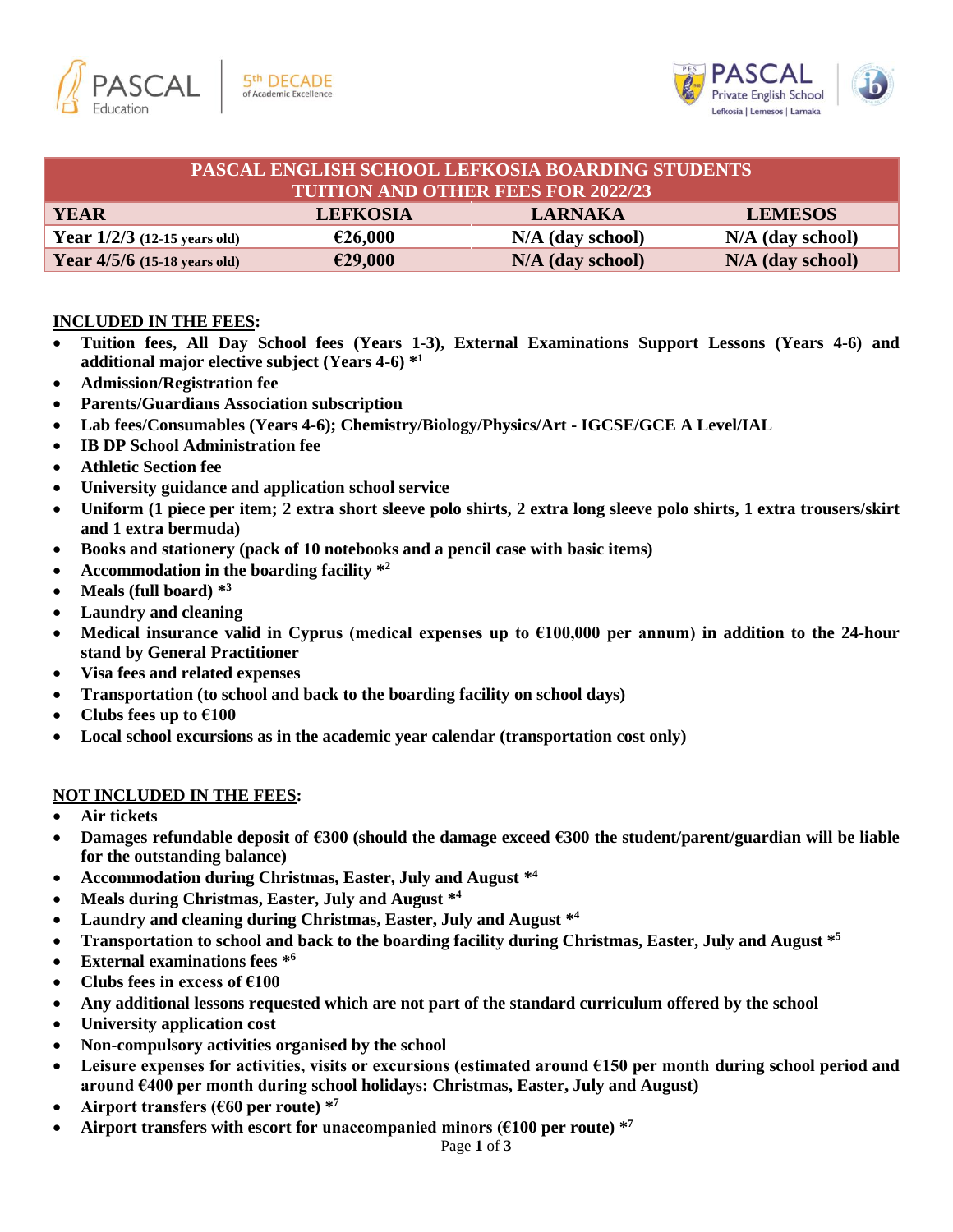



## **PAYMENT SCHEDULE:**

- **First payment:**  $\epsilon$ **2,000 down payment on application**
- **Second payment: 50% of the fees (upon deducting the €2,000 down payment) plus the damages refundable deposit of €300 prior to arrival. The Entry Permit is sent once the second payment is settled.**
- **Third payment: 50% of the fees (upon deducting the**  $\epsilon$ **2,000 down payment) by 1<sup>st</sup> December**
- **If the fees are paid in full until 31 August 2022 then a discount of €1,500 applies**
- **Fees can be paid in cash or via bank transfer, debit/credit card or JCC Smart**
- **When transferring money it is important to clearly indicate the student's name and surname**

## **NOTES:**

- **Our Year 1 corresponds to Year 7 of the UK educational system. Placement in the appropriate Year depends on the educational system a student comes from. The age and the academic performance are also taken into account.**
- **\* <sup>1</sup>All Day School: In Years 1-3 the subjects taught are Mathematics, Science and English. Mathematics is taught two times a week whereas Science and English are each taught once a week. Students may choose to follow only one subject once a week, i.e. Science or English.**

**External Examinations Support Lessons: In Years 4-6 most of the major elective subjects are taught once a week. The school offers these external examinations support lessons aimed at students who are either recommended for external examinations by their teachers or ahead of the external examination registration period their teachers predict they will be recommended for external examinations. The purpose of these lessons is exclusively to maximize student performance on the external examinations. External Examinations Support Lessons focus on the subject specific external examination technique, style, questions type and past papers.** 

**Additional major elective subject: In Years 4-6 students have the option of choosing an extra major elective subject, such as French or Biology as part of triple science (Physics, Chemistry, Biology).**

• **\* <sup>2</sup>Accommodation in the boarding facility: The above fees are for 1 bed studio. The annual cost of 2 bed studio**  is  $€2,000$  less than the cost of 1 bed studio (subject to availability). Students can check-in as of 1<sup>st</sup> of September **and they must check-out in June a few days after their school/external examinations finish or after their graduation ceremony.** 

**Alternatively, stay with a host family is possible.**

- **\* <sup>3</sup> Meals (full board): some special dietary requirements may require additional payment.**
- **\* <sup>4</sup> Accommodation/Meals/Laundry and cleaning during school holidays (Christmas, Easter, July and August): €400 per week or €1,700 per month.**
- **\* <sup>5</sup> Transportation to school and back to the boarding facility during school holidays (Christmas, Easter, July and August): estimated around €300 per month.**
- **\* <sup>6</sup> External examinations fees: The fees for the external examinations depend on the subject/level/examinations body and are charged additionally.**
- **\* <sup>7</sup> Airport transfers with or without escort for unaccompanied minors can be arranged by the school with taxi/transport companies cooperating with the school.**
- **Visiting students (short term stay/integration programme): Students thinking of attending the school can register for a trial period (from 1 week up to 3 months) and the fees are €700 per week for 1 bed studio in the boarding facility or €600 for a 2 bed studio. The fees cover the costs stated above as "included in the fees" except for some seasonal uniform items, books and stationery (used books are provided or some may be borrowed from the library), medical insurance (only Personal Accident and Public Liability insurance policies are included), visa fees and related expenses (only tourist visa is required), clubs fees and local school excursions fees.**
- **If the registration is cancelled/withdrawn within two weeks of the down payment of €2,000 then a cancelation fee of €500 will be charged. Thereafter there will be no refund.**